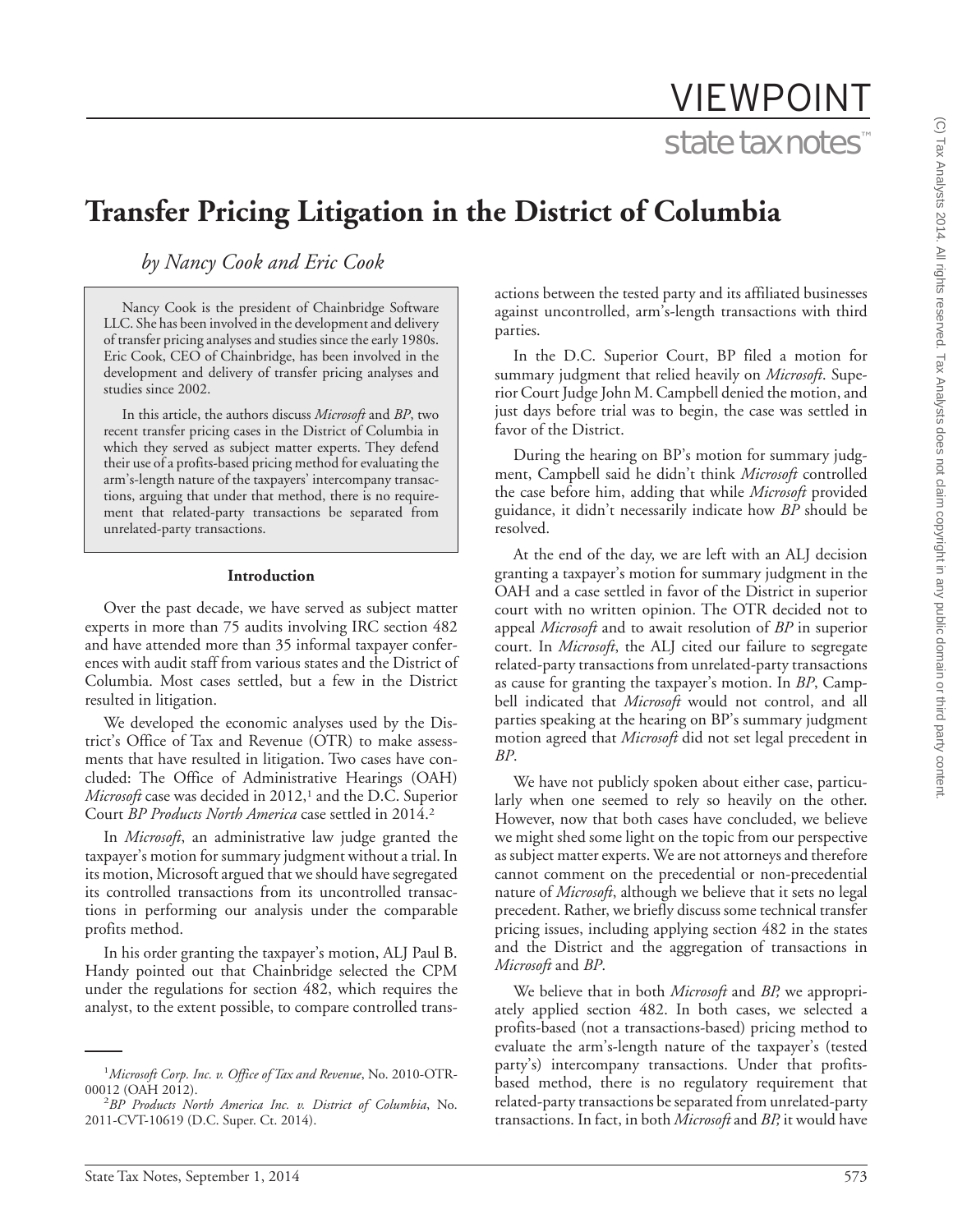been mathematically impossible to segregate the tested party's controlled transactions from its uncontrolled transactions for purposes of computing a profit level indicator (PLI) under the CPM.

#### **Applying Section 482 in the States and the District**

One definition of the term ''transfer price'' in a business economics context is the amount charged by one segment of an organization for products or services that it supplies to, or receives from, another segment of the same organization. Corporate CFOs and tax directors are faced with a dilemma because they must maximize profits reported to corporate owners and minimize profits reported to tax authorities.

On the corporate side, transfer pricing methods may be used to "set" intercompany prices for tax purposes. On the government side, those methods are used to ''test'' the arm's-length nature of intercompany transactions. In theory, if transfer pricing practitioners are doing a proper job, a similar result should be reached on both sides.

Section 482 has its legislative beginnings in the Revenue Act of 1918.3 For U.S. tax purposes, section 482 indicates that intercompany transfer prices should be set according to the arm's-length principle — that is, for tax purposes, intercompany prices should be set as if the related parties were operating on an unrelated basis. U.S. Treasury regulations provide guidance for the application of section 482.

Many states and the District of Columbia have statutory language either identical or similar to section 482. Some states have broad authority to allocate income and deductions, and very few have no authority to allocate income and deductions. Many states have the legal authority to use the federal regulations guiding the application of section 482.

According to Treas. reg. section 1.482-3, the arm'slength amount charged in a controlled transfer of tangible property must be determined under one of six methods. A similar set of methods applies to the provision of intercompany services. Of the six methods, three are transactions based, two are profit based, and one is unspecified.

The CPM is a profits-based method, not a transactionsbased method. There is no hierarchy of pricing methods under the regulations.

According to Treas. reg. section 1.482-1, when evaluating the arm's-length nature of controlled transactions, a functional analysis must be performed, and adherence to the best-method rule is mandatory. Broadly speaking, the regulations guide the application of the CPM, under which:

- a tested party is selected;
- a PLI is selected;
- comparables companies are selected;
- an interquartile range of PLIs for the comparable firms is established;
- a comparison is made between the tested party's PLI and the interquartile range of PLIs for the possible comparable companies; and
- if the tested party's PLI is below the bottom observation of the interquartile range of PLIs for the possible comparable companies, an adjustment to the tested party's income may be warranted.

How common is the CPM as compared with other transfer pricing methods? It was by far the most common pricing method used for transfers of both tangible and intangible property in IRS advance pricing agreements executed in 2012.4

### **Aggregation of Transactions in** *Microsoft*

Under Treas. reg. section 1.482-5(b)(1):

Comparable operating profit is calculated by determining a profit level indicator for an uncontrolled comparable, and applying the profit level indicator to the financial data related to the tested party's most narrowly identifiable business activity for which data incorporating the controlled transactions is available (relevant business activity). To the extent possible, profit level indicators should be applied solely to the tested party's financial data that is related to controlled transactions.

As he said in *Microsoft*, Handy believed that we had not properly segregated the tested party's financial data that solely related to controlled transactions, which he called ''a fatal error.'' According to Handy, we analyzed Microsoft's profit-to-cost ratio for the 2002 tax year and compared that ratio with the profit-to-cost ratios of comparable companies. However, he said, we included all of Microsoft's income without narrowing our analysis to ''controlled transactions between Microsoft and its affiliated businesses, in violation of federal standards for transfer pricing analysis.''

We were puzzled by Handy's reference to a PLI (the profit-to-cost ratio) that we did not use. In performing our analysis, we relied on the ratio of operating profit to sales (operating profit margin). We do not agree with Handy that it is a violation of federal standards for transfer pricing analysis to include all of the taxpayer's income in the analysis, which we have been doing for quite some time now.

Further, Handy noted that Microsoft asserted in its motion that 98 to 99 percent of its transactions were conducted with third parties, saying:

When I asked Microsoft at the hearing to clarify where this percentage came from and what it means, Microsoft withdrew the assertion, stating that this was a figure provided by its expert....I make no finding as to this fact. The pertinent fact, which OTR has conceded, is that Chainbridge analyzed all of Microsoft's

<sup>&</sup>lt;sup>3</sup>Robert N. Lent, "New Importance for Section 482 of the Internal Revenue Code,'' 7 *Wm. & Mary L. Rev.* 345 (1966).

<sup>&</sup>lt;sup>4</sup>IRS, "Announcement and Report Concerning Advance Pricing Agreements'' (Mar. 25, 2013).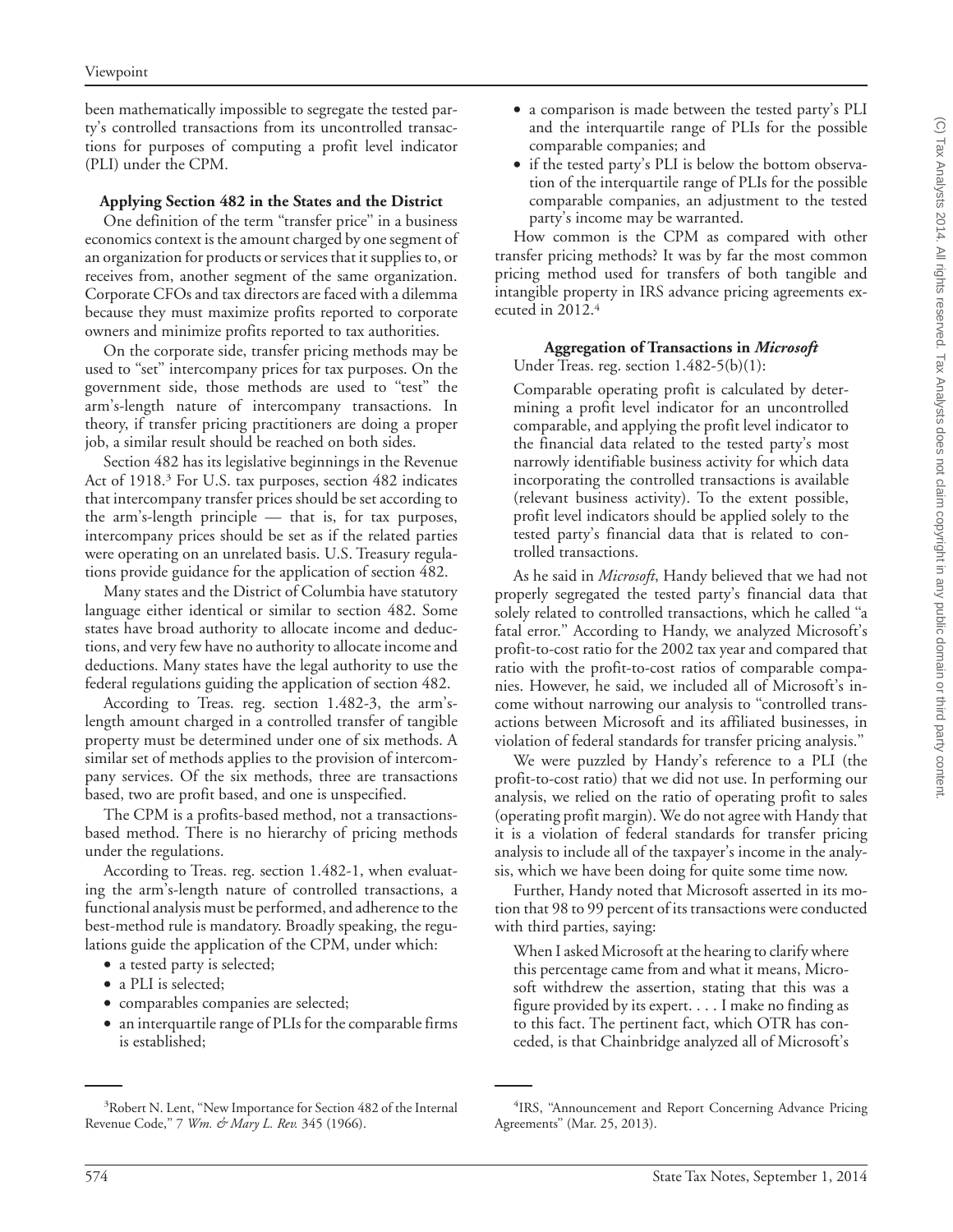income together and that this income included many transactions between Microsoft and unaffiliated third parties. This fact is sufficient to establish that the analysis was arbitrary when focusing on the inquiry required by 26 C.F.R. sections 1.482-1 and 1.482-5.

We believe Handy was referring to sales as opposed to transactions. Whether 98 percent or 99 percent of Microsoft's sales were conducted with third parties is immaterial. The following example should clarify.

We evaluate the arm's-length nature of a grocery store chain's intercompany transactions using the CPM. In this case, 100 percent of the chain's sales are to unrelated parties. From an income statement perspective, the related-party transactions for the chain fall into the categories of both cost of goods sold and operating expenses. To compute an operating profit margin for the chain, cost of goods sold and operating expenses are subtracted from total sales.

Here, the most narrowly defined business activity containing the controlled transactions is the taxpayer taken as a whole. How could one compute an operating profit margin for the chain by simply carving out the related-party transactions? There are no related-party sales, only related-party costs. Every sale the chain makes covers the cost of inputs that are sourced from both related and unrelated parties. The same argument could be made regarding Microsoft because the sales price of every piece of software it sells covers the cost of inputs used to produce that piece of software. Those inputs are sourced from both related and unrelated parties.

Further, the examples in Treas. reg. section 1.482-5(e) guiding the application of the CPM do not support the segmentation of controlled transactions from uncontrolled transactions. In Example 1, which involves a wholesale distributor selling solely to unrelated parties, the tested party's net operating profit is computed using total sales, total costs of goods sold, and total operating expenses not segmented sales, costs of goods sold, and operating expenses. In Example 2, the same tested party's operating profit is compared with the operating profits of comparables using the operating profit-to-sales ratio (also determined using total sales, total cost of goods sold, and total operating expenses). In Example 5, which illustrates an adjustment to operating assets and operating profit for differences in accounts receivable, both the tested party and the uncontrolled comparables' total operating assets and total operating profit are used to perform the analysis. In Example 6, which involves an adjustment to operating profit to account for differences in accounts payable, the total operating profit of both the tested party and the uncontrolled comparables is increased to reflect interest expense imputed to accounts payable. Those examples do not use, or suggest the need for, the segmentation of transactions in any fashion.

#### *BP*

BP's motion in the D.C. Superior Court relied heavily on *Microsoft*, but during the April 2013 hearing, Campbell, BP counsel James McBride, and District counsel Eli Wood all agreed that *Microsoft* should not have binding authority in *BP*:

Campbell: Oh, you guys didn't mention *Microsoft*. I'm not sure if you think that's... because it has . . . no binding authority, correct?

McBride: That's correct.

Campbell: No binding authority because you think it has no persuasive authority at all?

Wood: Yes, your Honor. We believe *Microsoft* as you pointed out is not binding authority here. . . . We would expect the court to make its own determination by looking at the law and applying the facts in this case . . . and make its own individual trial court determination as opposed to relying on decision of an administrative trial court.<sup>5</sup>

Regarding the aggregation of transactions, Campbell and McBride discussed whether the issues in *BP* and *Microsoft* were the same:

Campbell: Handy's decision as an example of an adjudicator finding that such a methodology on the facts of some case which — Microsoft's case is per se kind of you can't do it this way.

McBride: Absolutely.

Campbell: And your case — and your facts are your company's posture is comparable to Microsoft's?

McBride: In the words of counsel, it's exactly the same. So the question goes to the methodology. And yes, our facts are comparable.<sup>6</sup>

Campbell's statement that ''you can't do it this way'' refers to how we performed the computation of the net operating margin for our CPM analysis (as in *Microsoft*) using total sales, total cost of goods sold, and total operating expenses for the taxpayer, not related-party sales, relatedparty cost of goods sold, and related-party operating expenses. Campbell then asked whether it comes down to an argument that there was a more narrowly identifiable business activity, saying, ''Is that the crux of it?''7

District counsel Daniel Rezneck argued that BP's own expert agreed that a more narrow definition of the tested party in *BP* was not possible. BP refines crude oil purchased from both related and unrelated parties to produce every gallon of gasoline that is sold to consumers. Once the gasoline is produced, it is not possible to separate the

 $^{5}$ *Supra* note 2, at 6-7.

 $^{6}$ *Id.* at 17.

*Id.* at 7.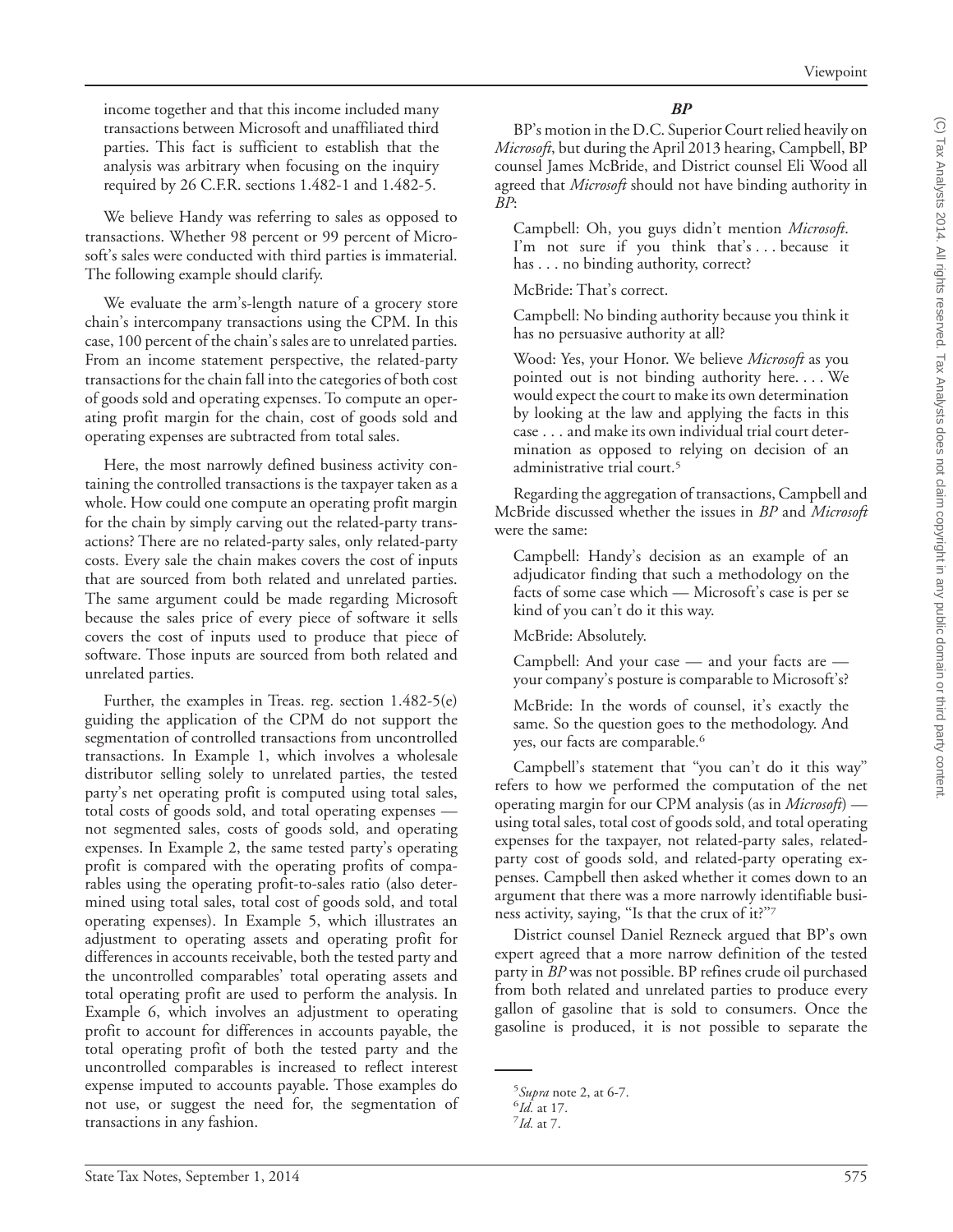related-party crude oil from the unrelated-party crude oil because it has been commingled with every gallon of gasoline BP produces:

Rezneck: On this question about aggregation...I would like to cite what their own expert conceded on his deposition. And he said — and this is in our Exhibit I, pages 175 and 176. He conceded that all the purchases of crude oil by the petitioner here from whatever source are co-mingled to produce the required products for resale. And likewise he conceded that one hundred percent of all sales [of] finished products are attributable to both controlled and uncontrolled transactions.8

Rezneck said there clearly was evidence — even from BP's own expert — to show that aggregation was proper. According to that expert, the most narrowly defined relevant business activity was the taxpayer itself, taken as a whole. Thus, the correct computation of operating profit is equal to total sales minus total cost of goods sold minus total operating expenses.

Campbell twice asked BP counsel how the relevant business activity might be more narrowly defined. On both occasions, BP's counsel could not explain how to come up with a more narrow definition of the tested party other than the taxpayer itself.

Campbell asked Rezneck why he should not rely on Handy's opinion in *Microsoft*:

Campbell: Would somebody tell me why I should not, you know, learn at the feet of Judge Handy? . . . He seems to be the one guy who — who says doing it this way is wrong.

Rezneck: I will be glad to try to do that for your Honor. Because the petitioner here seems to rely almost entirely as far as I can see on the Handy decision in the Office of Administrative Hearing[s]. But *Microsoft* is a different case and a different tribunal and it's full of... distinctions [in] areas of both fact and law.

\*\*\*

Regulation section  $5(b)(1)$  provides [that] to the extent possible profit level indicators [are] to be applied solely to the tested party's financial data, that it is related to controlled transactions. That calls for an individualized inquiry unique to each case. And while the ALJ and Microsoft mentioned that standard, he cited the regulation. He made no effort to apply it. \*\*\*

Second point was that he quoted the statement from the regulations, this is  $5(c)(3)$ ... if the relevant business activity is the assembly of components purchased from both controlled and uncontrolled suppliers. It

may not be possible to apply the profit level indicator solely [to] the financial data related to the controlled transactions. That standard which we agree is an applicable standard has several factual inquiries and issues built into it. He made no effort to apply that standard. He cited it.

But in this case . . . we have purchases of crude oil by petitioners from both controlled and uncontrolled suppliers. They refine it and then they sell refined products to both controlled and uncontrolled purchasers. And the intermingling — the co-mingling is testified to by their own witness as to both ends of it; at the purchase end and the sale end. . . . And it means that aggregation was . . . the only proper method that could be used . . . in view of the co-mingling which is admitted to have taken place.

\*\*\*

I want to point out... some of the flaws both factually and legally in the *Microsoft* opinion. . . . The *Microsoft* opinion mis-cites the key regulations.

\*\*\*

The opinion also in *Microsoft* repeatedly states that the District experts there who are the same ones as here, applied a profits to costs ratio as the profit level indicator. There are 23 references in the *Microsoft* opinion to the profits to costs ratio. Every one of them is incorrect because the experts here applied a profits to sales ratio and that's different. They did it there, they did it here.

With all respect your Honor, the opinion — the ALJ opinion in *Microsoft* is sloppy and it shouldn't be followed here.

\*\*\*

Campbell: I am having trouble concluding that this is an issue susceptible to summary judgment. I'm having trouble concluding that this is a question of law that can be resolved at this stage of the record.

It does not seem to me — it seems to me that the questions you're raising about whether they should have done it this way are quintessentially factual questions that may even turn on questions about what was available during discovery and the interaction between the parties that was part of the discovery. And that it really is going to come down to was this the best method. Was this the right way to do it, the best method. And did they do this method having chosen it assuming it was acceptable, did they do it right.

And, you know, with all respect I don't think that the *Microsoft* case, that decision is going to control this decision. I hear what you're saying that at least it's some guidance. And I agree in an area where there isn't any it's something. But sometimes guidance just <sup>8</sup>

*Id.* at 18 and 19.